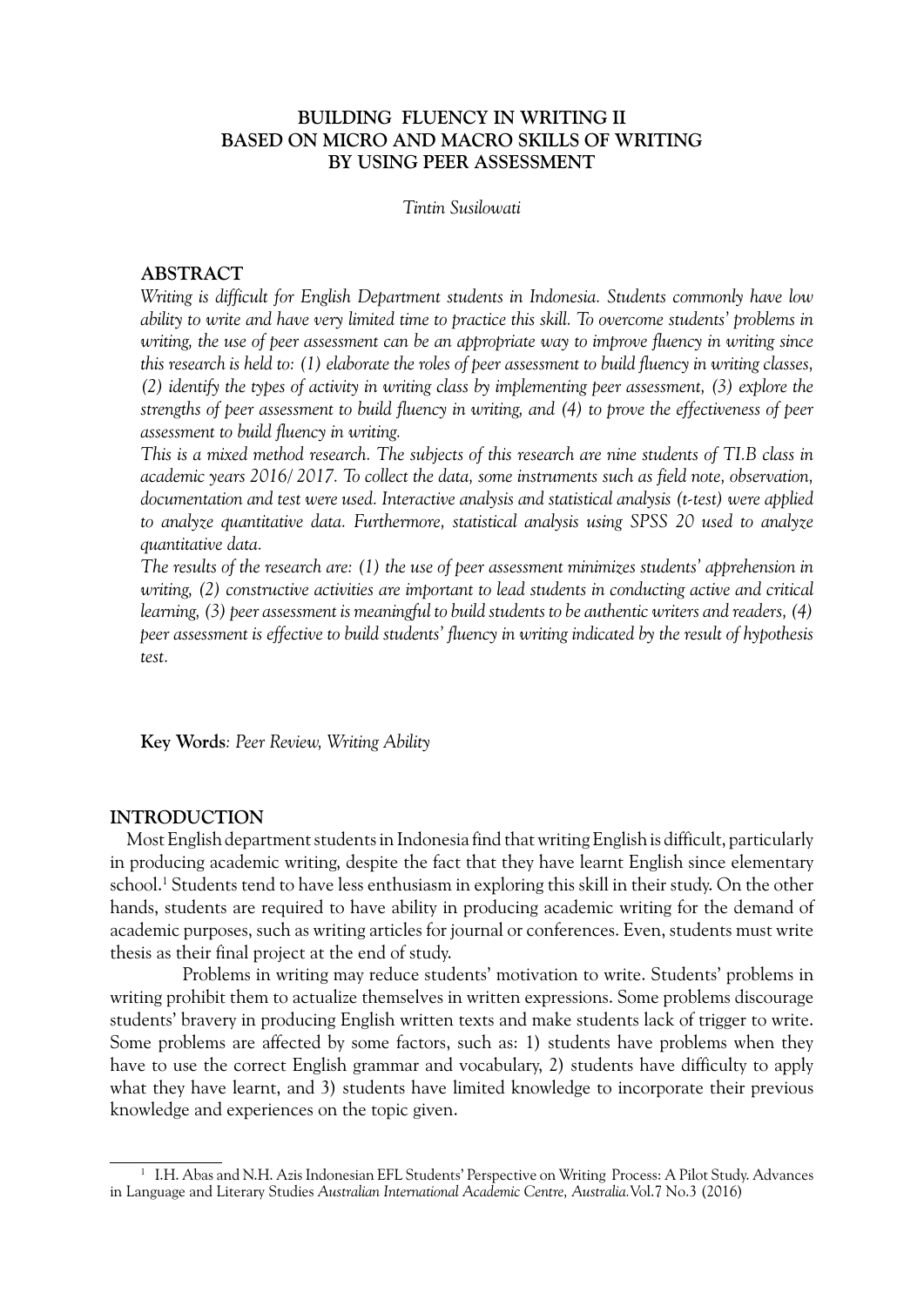### 130 | Tintin Susilowati

Setyono mentions problems in writing are associated with the following factors, such as: 1) the limited knowledge of writing strategies; the lecturers do not have enough proficiency in managing and organizing the process of teaching and learning writing, 2) grammatical structure; many students have limited knowledge on grammatical structures, and 3) limited knowledge of writing; students do not have enough knowledge of writing, 4) low interest in writing; most of students consider that writing refers to difficult activities since students are expected to have knowledge of writing concepts and metalinguistic competences simultaneously, and 5) lack of time to practice writing; students tend to practice writing in the writing class and they are rare to write in the spare time.<sup>2</sup> All of these problems prohibit them to have the better performance in writing. Considering the fact that producing the written texts requires a set of components to make it fluent enough for its readers.

Fluency in writing may be achieved when writers involve both micro and macro skills of writing.<sup>3</sup> Fluency in this context refers to the writers' ability in producing communicative written expressions. Only with communicative written expressions, readers understand the message sent by a writer. Concept of fluency is meaningful used to help students who have low ability in writing. It emphasizes on stimulating students with low ability in writing to have bravery in expressing their ideas through the written texts. Therefore, the lecturers should be alert with this condition by promoting the appropriate treatments, trainings, and assessments which may facilitate students to foster their ability in writing.

From assessments, lecturers are able to get advantages to increase students' ability in writing. The use of authentic assessment as peer assessment is useful to build their ability in producing qualified written texts. Peer assessment increases the amount of feedback, but it can also promote higher level of thinking. "Peer assessment requires students to provide either feedback or grades (or both) to their peers on a product or a performance, based on the criteria of excellence for that product or event which students may have been involved indetermining".4

This assessment enhances students' knowledge in producing written texts appropriately. With peer assessment, students' ability are constructed by learning, sharing, and negotiating with their peers. It gives them more comprehensive learning.

Based on the description above, the researcher takes this research entitled *Building Fluency in Writing II Based on Micro and Macro skills of Writing by Using Peer Assessment.*

The objectives of this research cover four points: 1) To explore the role of peer assessment to build students' fluency in writing II based on micro and macro skills of writing at TI.B class of IAIN Ponorogo in academic year 2016/ 2017; 2) To describe types of activity should be promoted in peer assessment to build students' fluency in writing II based on micro and macro skills of writing at TI.B class at IAIN Ponorogo in academic year 2016/ 2017; 3) To describe the effectiveness of peer assessment build students' fluency in writing II based on micro and macro skills of writing at TI.B class of IAIN Ponorogo in academic year 2016/ 2017; 4) To explore the strengths of peer assessment to build students' fluency in writing II based on micro and macro skills of writing at TI.B class of IAIN Ponorogo in academic year 2016/ 2017.

<sup>2</sup> B. Setyono. Approaches in teaching writing designed by high school English teachers in Indonesia. *International Journal of Sciences: Basic and Applied Research,* Vol. 14 No. 1 (2014), 477-494. Retrieved from http:// gssrr.org/index.php?journal=JournalOfBasicAndApplied. 3 H.D. Brown. *Teaching by principles: an interactive approach to language pedagogy. 2nd ed*. (New York: Addision

Wesley Longman, 2004)

<sup>4</sup> D. Spiller. *Assessment matters: self-assessment and peer assessment.* (The University of Waikato, 2012)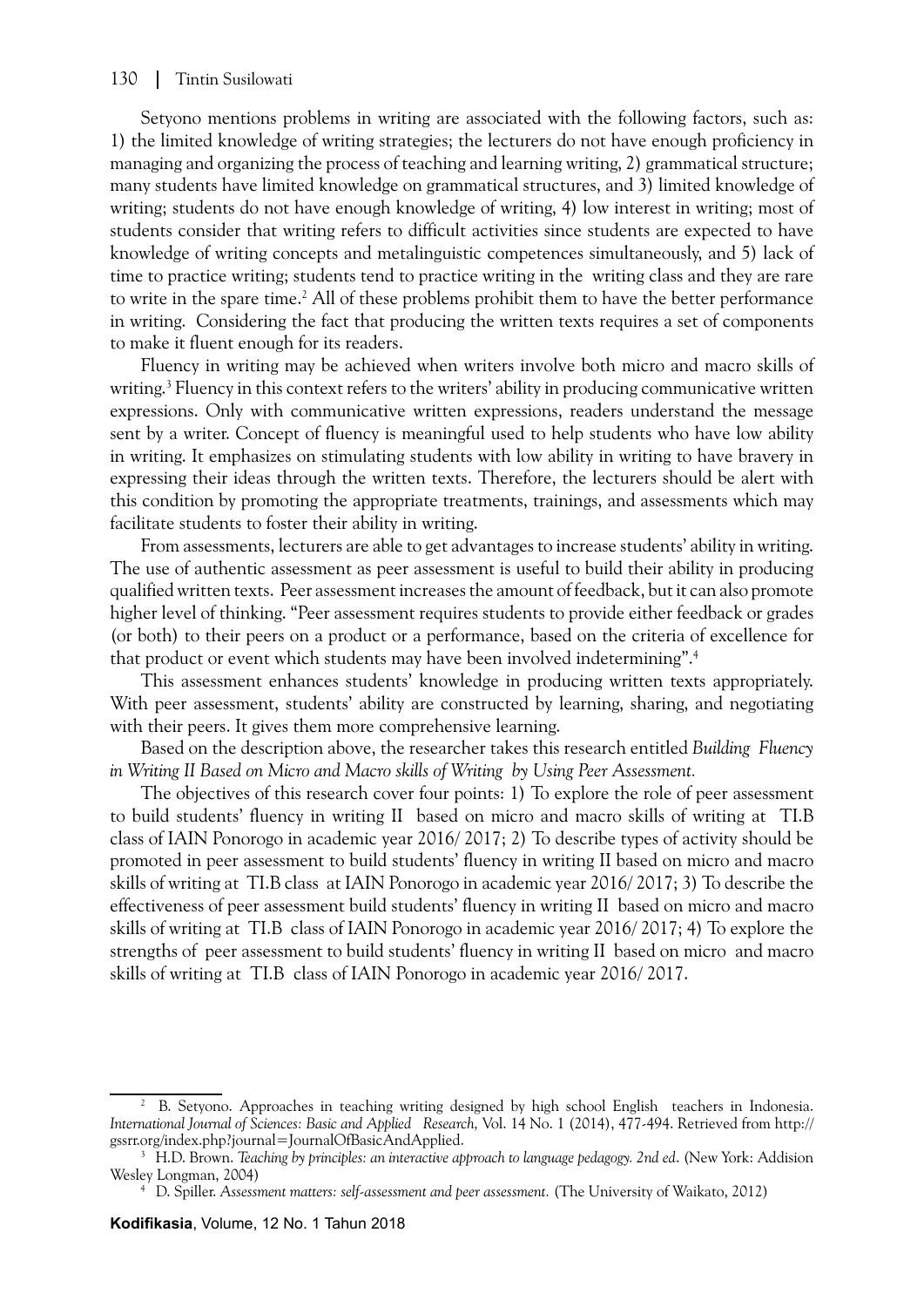### **THEORETICAKL BACKGROUND**

### **Teaching Writing**

Principles of teaching writing are fundamental points affecting on students' succeed in producing English written texts. The principles of teaching writing conveys the points of what lecturers should consider in guiding writing classes.

The first is applying micro and macro skills in writing to achieve the goal of teaching writing II. Micro skill focuses on students' linguistic competence such as graphemes, orthographic pattern of English, efficient rate of speed appropriate word order pattern, and acceptable grammatical systems. While the broader sense of writing goal is accomodated on macro skills focused on cohesive devices in written discourse, rhetorical forms and connections of events and communicative, meaning and writing strategies.

Based on Indonesian Qualification Framework, the goal of writing II is to build students proficiency in producing unified and coherence essays. Students are facilitated to have ability in producing English written texts. In writing, there are some aspects that need to be considered, they are micro and macro skills.<sup>5</sup> Those skills have different categories to be implemented in writing. Micro skills include criteria which are exactly appropriate to be applied in imitative and intensive writing because it contains light rules for writers to be able to produce writing products like grammatical rules, vocabulary, and cohesive devices. On the contrary, macro skills are more complicated because it brings communicative function of texts, conveying links, connection and specific references, and also writing strategies. Macro skills are necessary to be applied in responsive and extensive writing.

### **The Importance of Peer Assessment**

Peer assessment or peer response, in Indonesia, is one of the new methods in teaching learning English in which is still rarely to be applied. Yet, it is actually important to improve students' capability in English, more in writing because it gives many benefits.

Lui and Hansenin in Kitchakarn supported the peer review for several reasons. First, the students have another reader for their written work, not only the teacher. Secondly, when students make errors they do not detect in their own work, they can avoid penalty. Thirdly, while evaluating other students' papers, they can improve their ability to judge their own writing. Kitchakarn also states that in the revising stage of the writing process, it requires various types of activities responding to students' written work including peer feedback or peer response. Feedback from the readers plays an important role for improving writing. Any suggestions got from the readers can reflect on the writers' performance, leading to writing improvement.

Ferris adds that from these theoretical perspectives, a number of practical benefits of peer response for L2 writers have been suggested by various authors: (1) Students gain confidence, perspective, and critical thinking skills from being able to read texts by peers writing on similar tasks, (2) Students get more feedback on their writing than they could from the teacher alone, (3) Students get feedback from a more diverse audience bringing multiple perspectives, (4) Students receive feedback from non-expert readers on ways in which their texts are unclear as to ideas and language, (5) Peer review activities build a sense of classroom community

In addition, the researcher concluded that the peer response is a student-centered, active learning strategy that increases student engagement in the course.

<sup>5</sup> H.D. Brown. *Teaching by Principles: an Interactive Approach to Language Pedagogy* (New York: Addision Wesley Longman, 2004), 220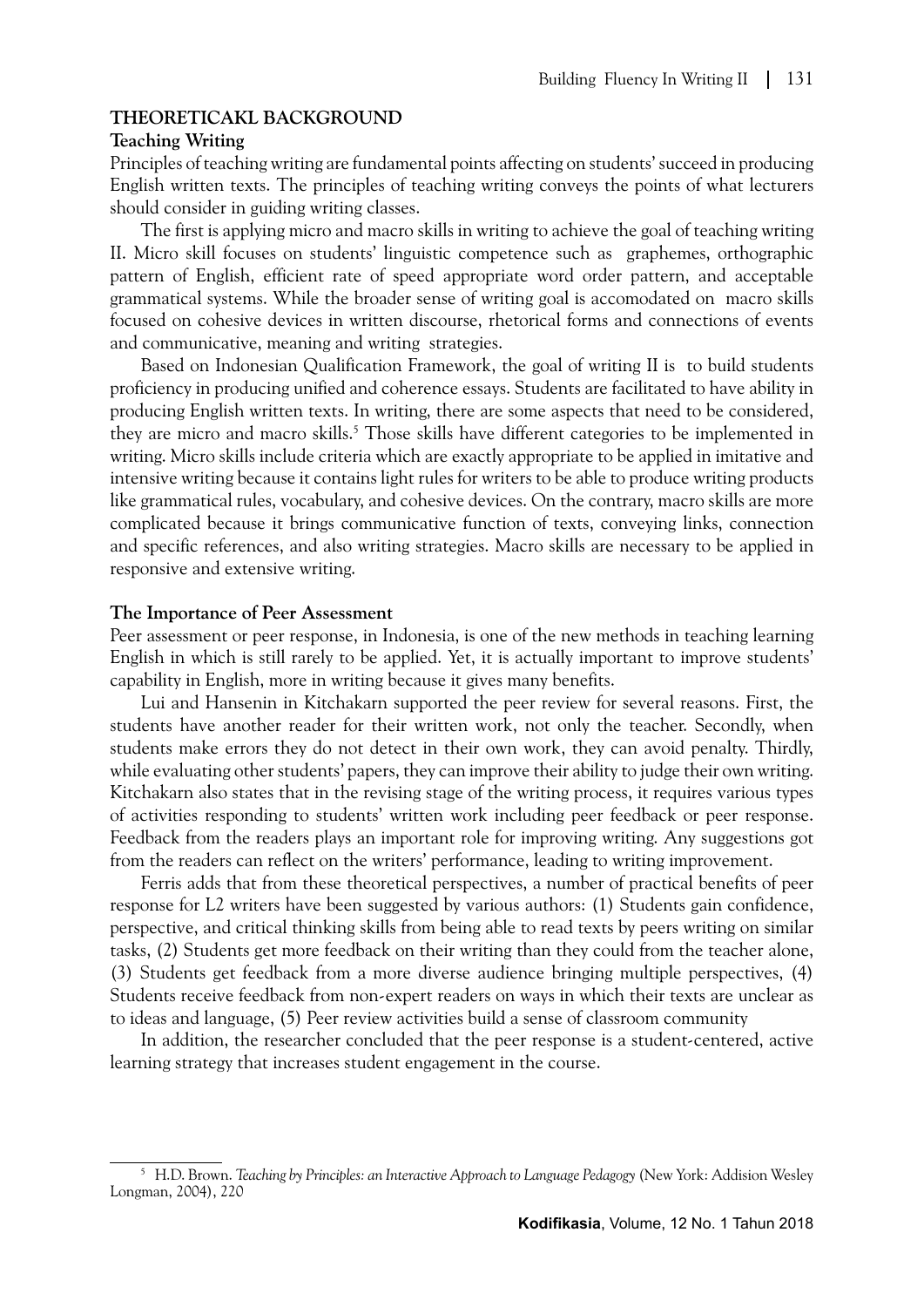# **Fluency in Writing**

Fluency in this research is oriented to lead the second semester students to have ability in producing communicative written texts which is indicated by giving attention both on internal and external aspects of text; internal aspects mean giving attention on writing components in a different consideration and external aspects refer to considering some points out of the internal aspects that consist of flow of the texts; it is focused on how the message is delivered through the texts, communicative form and function of the written texts; it relies on the form of text types and how to use it, and contextuality of the written texts; knowing who the readers of the text are, described in the design of writing by considering the aspects of writing' s micro skills and macro skills.

These skills are the basic point in developing students' fluency in writing by considering the aspects of T-minimum unit, English rhetoric, and coherent devices, see on Table 1.

|    |                        | Fluency in writing                                      |  |  |  |  |
|----|------------------------|---------------------------------------------------------|--|--|--|--|
|    | No. Aspects of Fluency | Description                                             |  |  |  |  |
| 1. | Vocabulary             | Students' use of language in terms of "the number of    |  |  |  |  |
|    |                        | words                                                   |  |  |  |  |
| 2. | T-unit                 | [Minimal] A set of words covers a meaningful expression |  |  |  |  |
|    | Terminable Unit]       |                                                         |  |  |  |  |
| 3. | English rhetoric       | English rhetoric is defined as the speech or writing    |  |  |  |  |
|    |                        | intended to be effective and influence people. In       |  |  |  |  |
|    |                        | Widiati, it covers topic, thesis sentences, paragraph,  |  |  |  |  |
|    |                        | and essay mode.                                         |  |  |  |  |
| 4. | Coherent devices       | Cohesive device is a device which holds different parts |  |  |  |  |
|    |                        | of a thing together.                                    |  |  |  |  |
|    |                        | • In terms of communication, cohesive                   |  |  |  |  |
|    |                        | devices are typically single words or phrases           |  |  |  |  |
|    |                        | that hold and hang different parts of the text          |  |  |  |  |
|    |                        | • These are basically tools of cohesion                 |  |  |  |  |
|    |                        | • Function: The major function of cohesion is           |  |  |  |  |
|    |                        | text formation.                                         |  |  |  |  |
|    |                        | • Helps in achieving unity of text as a                 |  |  |  |  |
|    |                        | semantic whole. unified whole of linguistic             |  |  |  |  |
|    |                        | items                                                   |  |  |  |  |

|  | Table 1. Fluency in Writing |  |
|--|-----------------------------|--|
|--|-----------------------------|--|

# **THEORETICAL FRAMEWORK**

Students have problems in writing because they do not have enough experiences to produce written expressions and are lack of micro and macro skills of writing.

The use of peer assessment in writing gives them a comprehensive learning by learning together, seeing and checking their work each other, sharing, and negotiating interactively which encourages them to get clarification, repetition, scaffolding knowledge and experiences, suggestions for their metalinguistic problems.

Thus, the use of peer assessment covers students' needs to write. Peer assessment is appropriate used to improve students who have the low ability in writing, see on Figure 1.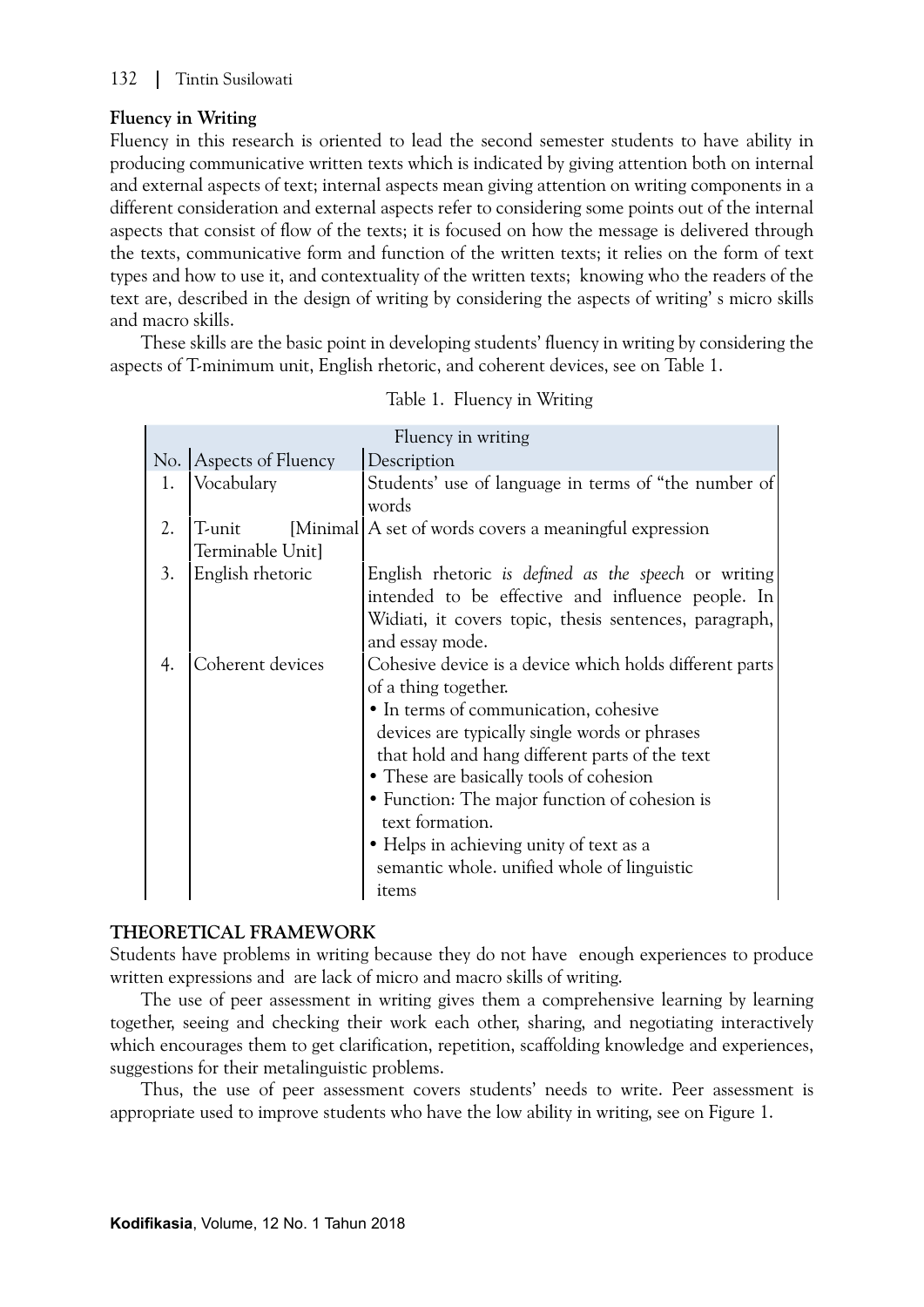

Figure 1. The use of Peer Assessment in Writing Class

To give description of peer assessment implementation, the flow of writing process by using peer assessment is displayed on Figure 2.



Figure 2. The implementation of Peer Assessment in writing II

The flow describes a general overview of implementing peer assessment in writing II which cover a process of learning, instructions, tasks, and the use of peer assessment as a meaningful assessment in the process of learning.

## **RESEARCH METHOD**

This is a mixed method research with the design one shot case pre-post test design. The subjects of this research are nine students of TI.B class in academic years 2016/2017. To collect the data some instruments, such as field note, observation, documentation and test were used.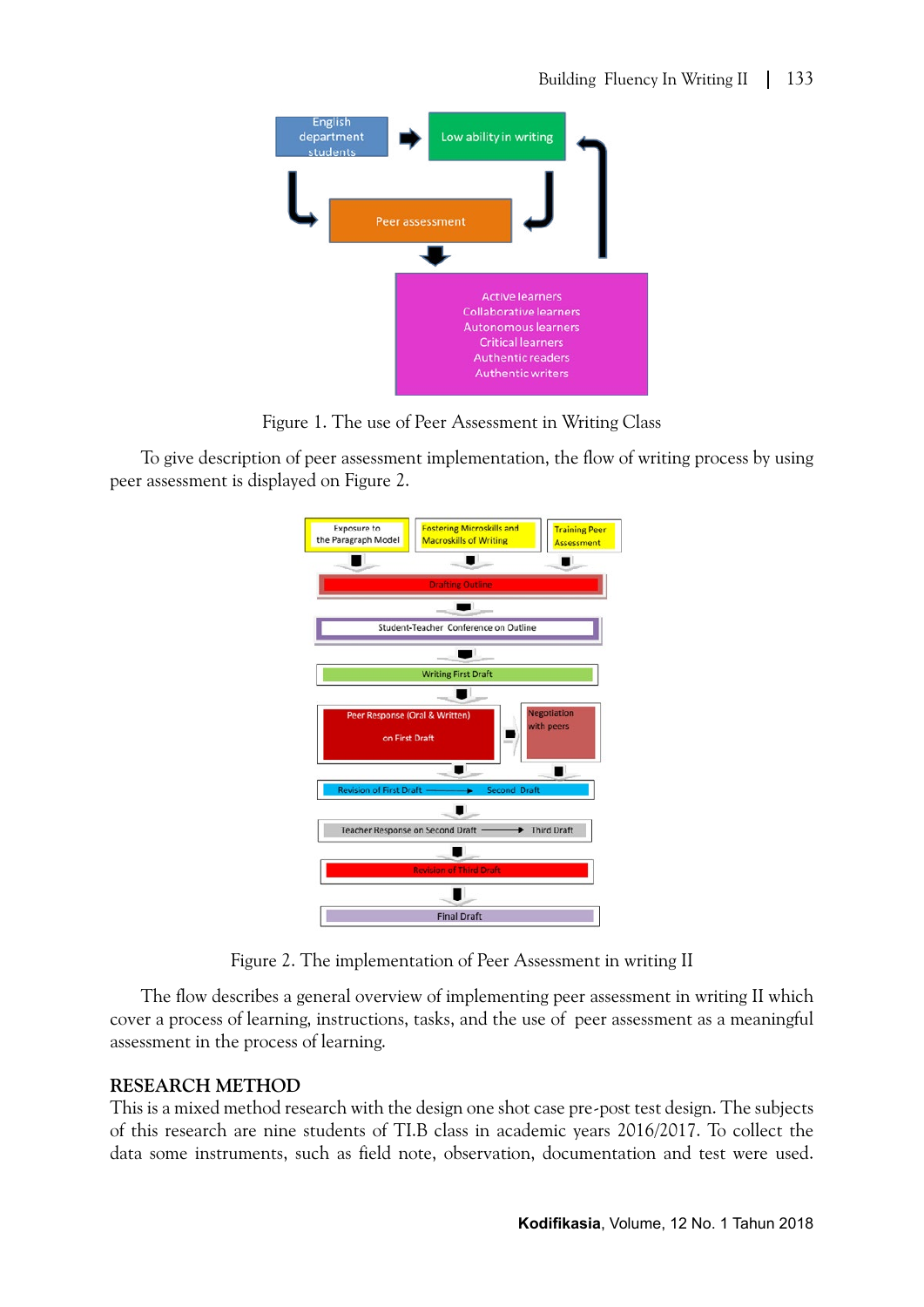Interactive analysis was applied to analyze qualitative data and statistical analysis ( t-test) was applied to analyze quantitative data comprehensively by involving program of SPSS 20.

# **DISCUSSION**

The process of collecting the empirical data was held during four meetings. To guide the researcher in getting the needed data, the researcher prepared the course grid of writing II for four meetings. Each of meetings gave emphasizing in using peer assessment in the process of writing production. Scheme of the course grid is seen on table 2.

| Scheme of the Course Grid for Four Meetings |          |                                                                                                                                  |                                                                                                                                                                                                                                                                                                 |  |  |  |  |
|---------------------------------------------|----------|----------------------------------------------------------------------------------------------------------------------------------|-------------------------------------------------------------------------------------------------------------------------------------------------------------------------------------------------------------------------------------------------------------------------------------------------|--|--|--|--|
| No.                                         | Meeting  | Focus                                                                                                                            | Activity                                                                                                                                                                                                                                                                                        |  |  |  |  |
| 1.                                          | I        | Intrduction<br>a.Scaffold paragraph models<br>b.Scaffold micro and macro                                                         | 1. Building knowledge<br>2. Practicing to assess students'<br>previous writing                                                                                                                                                                                                                  |  |  |  |  |
|                                             |          | skills of writing<br>c. Scaffold of using peer<br>assessment                                                                     | 3. Negotiating peer feedback<br>4. Revising the writing based<br>on peer feedback                                                                                                                                                                                                               |  |  |  |  |
| 2.                                          | $\rm II$ | 1. Scaffold paragraph models<br>2. Scaffold peer assessment<br>processes<br>3. Scaffold negotiation and<br>clarification process | 1.Modeling<br>2. Assessing (activity meeting I point<br>four).<br>3. Negotiating peer feedback<br>4. Conference (students & the lecturer)<br>5. Revising the writing based on peer<br>feedback and conference result<br>(Homework)                                                              |  |  |  |  |
| 3.                                          | III      | 1. Scaffold paragraph models<br>2. Scaffold peer assessment<br>processes<br>3. Scaffold negotiation and<br>clarification process | 1. Joint constructions<br>2. learn with group members<br>(a) outlining, (b) drafting<br>3. Assessing (each other).<br>4. Negotiating peer feedback<br>5. Conference (students & the lecturer)<br>6. Revising the writing based<br>on peer feedback and conference<br>result<br>(Homework)       |  |  |  |  |
| 4.                                          | IV       | 1. Scaffold paragraph models<br>2. Scaffold peer assessment<br>processes<br>3. Scaffold negotiation and<br>clarification process | 1. Independent constructions<br>2. learn with group members<br>(a) outlining, (b) drafting<br>3. Assessing (each other).<br>4. Negotiating peer feedback<br>5. Conference (students & the<br>lecturer)<br>6. Revising the writing based on peer<br>feedback and conference result<br>(Homework) |  |  |  |  |

Tabel 2. Scheme of the Course grid for Four Meetings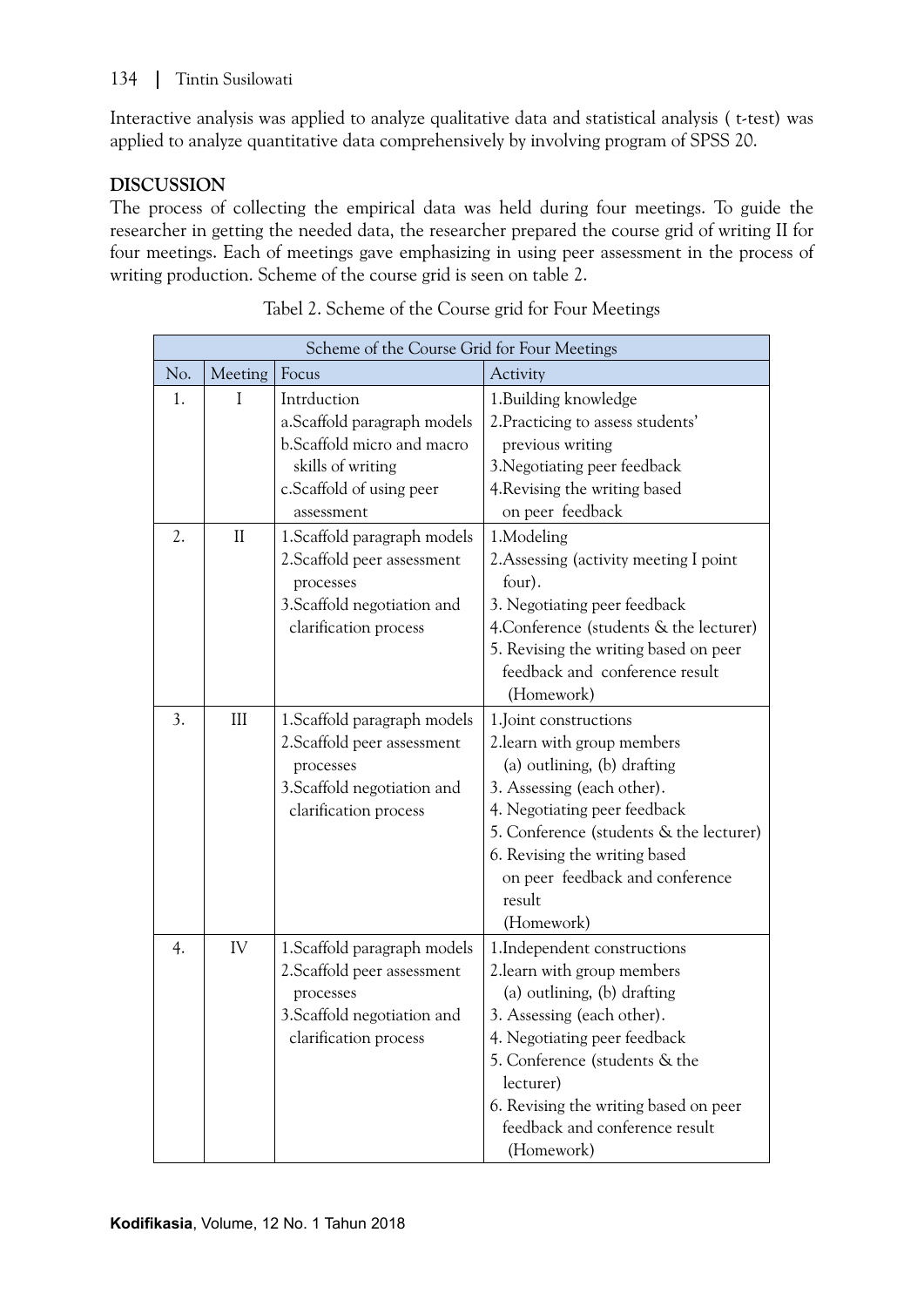Progress of the students during the four meetings is described on tables 3, 4 and figures 3, 4. They display students' performance on each meeting.

| No.                      | <b>Meeting I</b> |                         | meeting II              |              | Meeting III             |                |                         | Meeting IV     |              |                         |           |                |
|--------------------------|------------------|-------------------------|-------------------------|--------------|-------------------------|----------------|-------------------------|----------------|--------------|-------------------------|-----------|----------------|
|                          | Go               | $\overline{E}$          | $\overline{P}$          | $\mathcal G$ | E                       | $\mathbf P$    | $\mathcal G$            | E              | $\mathbf{P}$ | G                       | ${\bf E}$ | $\overline{P}$ |
| 1                        |                  | $\overline{\mathbf{V}}$ |                         |              | V                       |                | $\overline{\mathbf{V}}$ |                |              | $\overline{\mathbf{V}}$ |           |                |
| $\overline{2}$           |                  | $\overline{\mathbf{V}}$ |                         |              | V                       |                |                         | V              |              |                         | V         |                |
| $\mathfrak{Z}$           |                  | $\overline{\mathbf{V}}$ |                         |              | $\overline{\mathsf{V}}$ |                |                         | V              |              | $\overline{\mathbf{V}}$ |           |                |
| $\overline{4}$           |                  | $\overline{\mathbf{V}}$ |                         |              | V                       |                | $\mathbf{V}$            |                |              | $\mathbf{V}$            |           |                |
| 5                        |                  | $\overline{\mathbf{V}}$ |                         |              | V                       |                | $\mathbf{V}$            |                |              | $\overline{\mathbf{V}}$ |           |                |
| 6                        |                  |                         | $\overline{\mathsf{V}}$ |              | V                       |                |                         | V              |              |                         | V         |                |
| $\overline{\mathcal{U}}$ |                  | $\overline{\mathbf{V}}$ |                         | $\mathbf{V}$ |                         |                | $\mathbf{V}$            |                |              | $\overline{\mathbf{V}}$ |           |                |
| 8                        |                  | $\overline{\mathbf{V}}$ |                         |              |                         | $\mathbf{V}$   |                         | V              |              | $\overline{\mathbf{V}}$ |           |                |
| 9                        |                  |                         | $\overline{\mathsf{V}}$ |              |                         | $\mathbf{V}$   |                         |                | $\mathbf{V}$ |                         | V         |                |
| Total                    | $\overline{0}$   | $\overline{7}$          | $\overline{2}$          | $\mathbf{1}$ | $\overline{4}$          | $\overline{2}$ | $\overline{4}$          | $\overline{4}$ | 1            | 6                       | 3         | 0              |
| $\%$                     | $0\%$            | 77%                     | 22%                     | $11\%$       | 44 %                    | 22%            | 44 %                    | 44 %           | 11%          | 66%                     | 33 %      | $0\%$          |

Table 3. Classification of Students' Achievements during Four Meetings

Note:

 $G = Good$ 

 $E =$  Enough

 $P = Poor$ 

Distributions of data on table 3 are also described on Figure 3. This figure gives general description of students' ability in this research during all meetings.



Figure 3. Classification of Students' Achievements during Four Meetings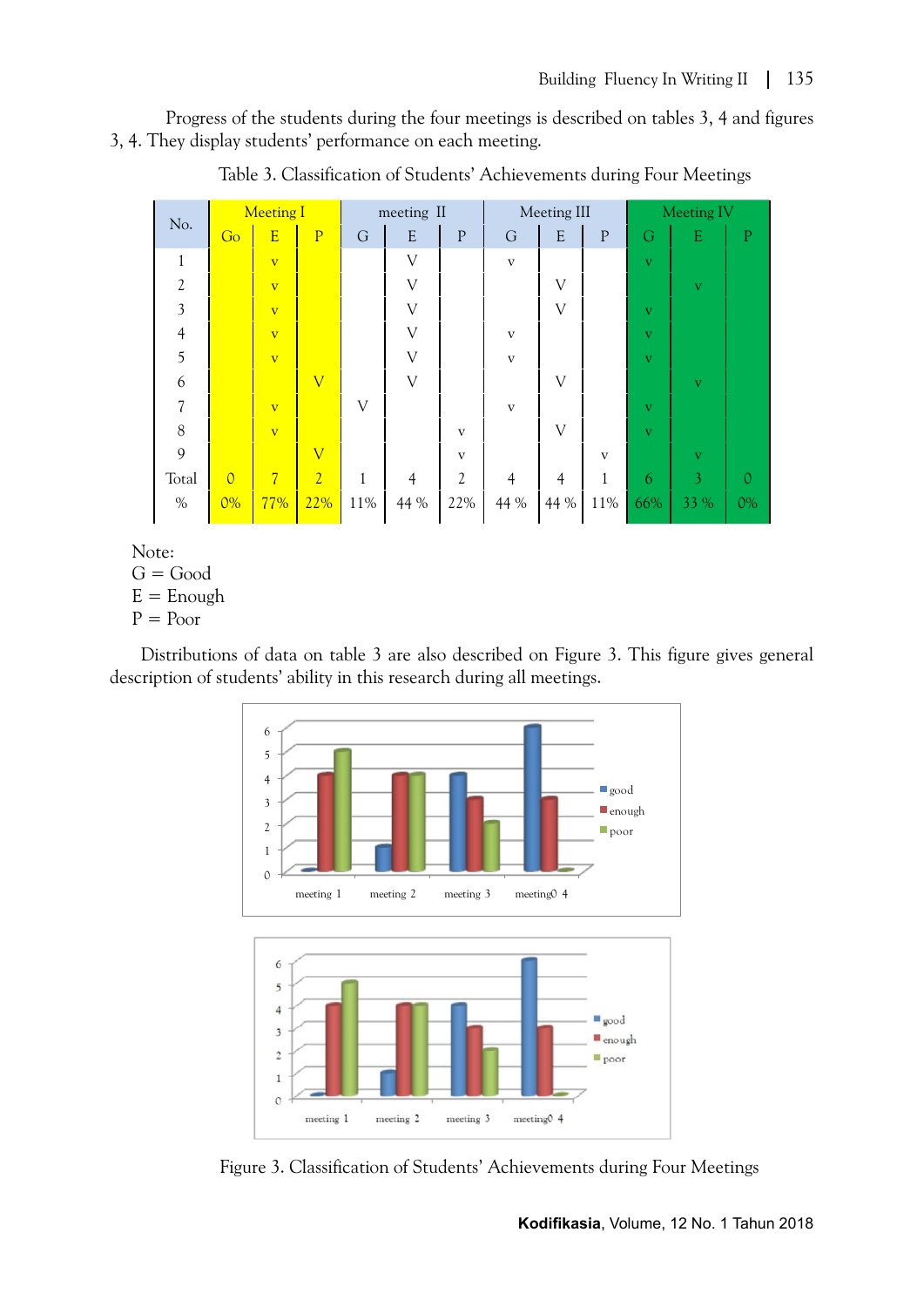### 136 | Tintin Susilowati

From the first to the last meeting, distributions of the data show that there are positive results on students' learning experiences. It is found that students have improvement on their writing ability on each meeting. At the first meeting, many students have difficulties to write paragraphs. At the second meeting, no significant improvement found on students' writing. At the third meeting, students show positive results on their works. At the end of meeting, most of students have solution to overcome difficulties in writing, see on Table 2 and Figure 2.

Table 3 and Figure 3 display the results of pre-test up to post-test. Pre-test results show many students have difficulties in producing fluency of their paragraphs. Their scores indicate their weaknesses in writing. Many of them have difficulties in developing and organizing ideas. Post-test results show students' problems in writing are covered. Most of them have good results in writing.

Distinction of students' achievement is clearly found at meeting I and IV. At meeting I, no one was able to write well, seven students wrote texts not so well, and two students wrote the paragraphs in poor expressions. The different condition was found at meeting IV in which none of students wrote paragraphs poorly. Even six of them were able to write good paragraphs, and three of them still needed to explore their skills in writing.

| No.              | Name | Meeting I |                         |                         | Meeting IV              |                         |             |  |
|------------------|------|-----------|-------------------------|-------------------------|-------------------------|-------------------------|-------------|--|
|                  |      | G         | ${\bf E}$               | $\mathbf{P}$            | G                       | E                       | $\mathbf P$ |  |
| 1.               | Az   |           | $\overline{\mathbf{V}}$ |                         | $\overline{\mathbf{V}}$ |                         |             |  |
| 2.               | De   |           | $\overline{\mathbf{V}}$ |                         |                         | V                       |             |  |
| $\overline{3}$ . | Su   |           | $\overline{\mathbf{V}}$ |                         | $\overline{\mathbf{V}}$ |                         |             |  |
| $\frac{4}{5}$ .  | Se   |           | $\overline{\mathbf{V}}$ |                         | $\overline{\mathbf{V}}$ |                         |             |  |
|                  | Ja   |           | $\overline{\mathbf{V}}$ |                         | $\overline{\mathbf{V}}$ |                         |             |  |
| 6.               | Am   |           |                         | $\overline{V}$          |                         | $\overline{V}$          |             |  |
| 7.               | Zi   |           | $\overline{\mathbf{V}}$ |                         | $\overline{\mathbf{V}}$ |                         |             |  |
| 8.               | Yu   |           | $\overline{\mathbf{V}}$ |                         | $\overline{\mathbf{V}}$ |                         |             |  |
| 9.               | Ti   |           |                         | $\overline{\mathbf{V}}$ |                         | $\overline{\mathbf{V}}$ |             |  |
| Total            |      | 0         |                         | $\overline{2}$          | 6                       | $\overline{3}$          |             |  |

| Table 4. Achievement at the First vs the Fourth Meeting |  |  |
|---------------------------------------------------------|--|--|
|                                                         |  |  |

Note:

 $G = Good$ 

 $E =$  Enough

 $P = Poor$ 

 Figure 4 also shows the different results of students' performance at the first time before the treatment given and at the fourth meeting after students had experiences to conduct peer assessment in doing writing tasks.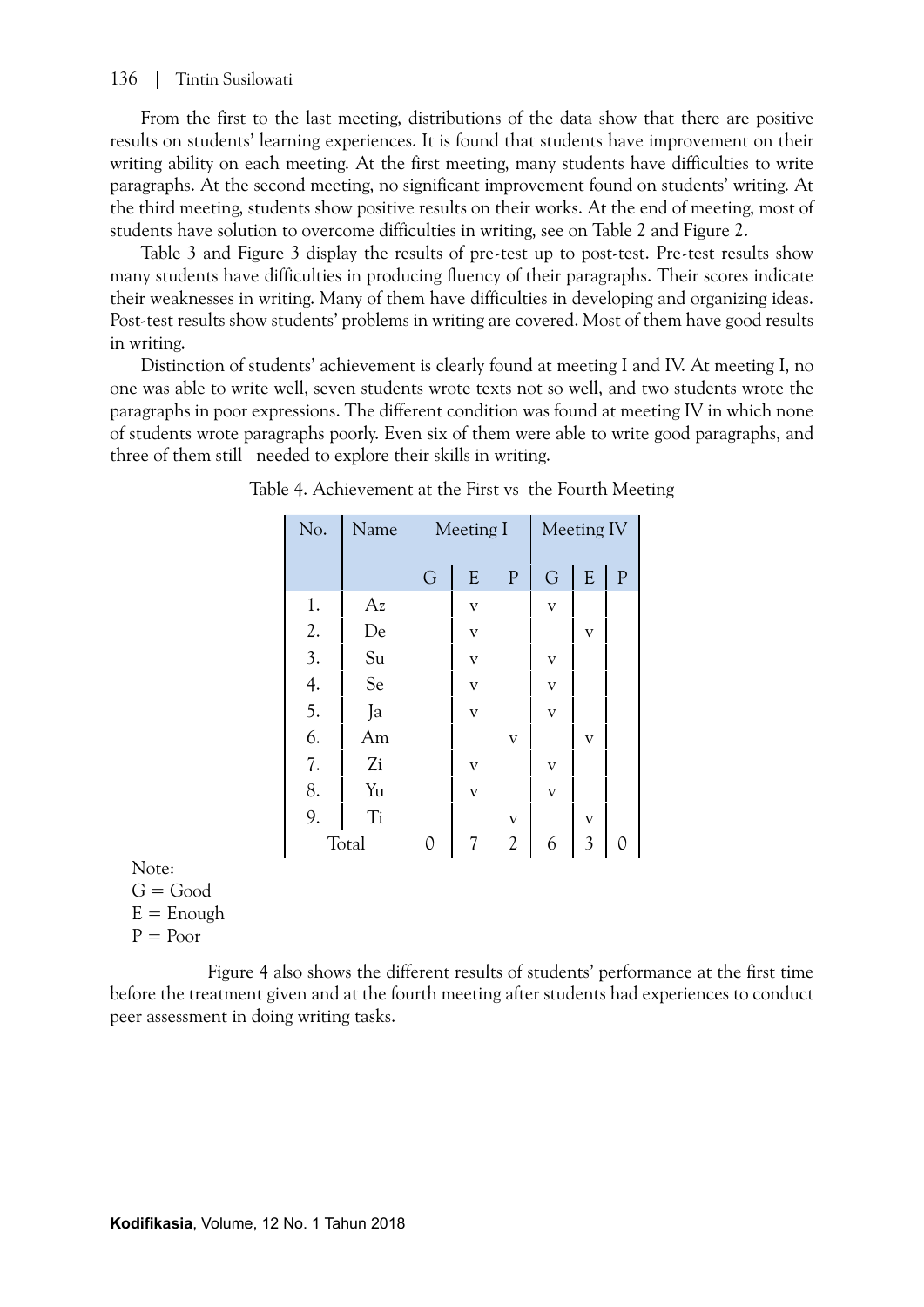

Figure 4. Comparing Students' Achievement between the 1st and the 4th Meetings

This research was conducted in four meetings. Each meeting indicated by doing the different focus and students achieved gradual progress on each meeting. Findings of this research are:

- 1. Peer assessment solves the problems of the low ability students. This assessment provides learning with the detail and regular feedback, which makes students learn together by sharing, checking each other, getting clarification, and negotiating.
- 2. Peer assessment promotes constructive and interactive activities. This assessment builds student's zone of proximal development and a student's capacity to maximize the actual performance by conducting collaborative learning,.
- 3. Peer assessment contributes to minimize students' apprehension in writing. It leads a student to have building self-esteem. A student as a writer are free to express his/ her idea in the written expressions since no judgment is giving in the process of giving feedback
- 4. Peer assessment is effective to build students' fluency in writing II. Students are trained to conduct assessment in the writing class to gain the better learning quality. Learning is focused on fluency to form than form to correctness. It is found that the use of peer assessment is effective to build students' fluency in writing. If t-test is  $\geq$  than t-table, so Ho is rejected and Ha is accepted, it means that the coefficient is significant. It is found t-test of post test is 34, 901 with  $\alpha$  = 0,05 and t-table is 1,895. The decision is t- test  $\geq$  t- table = 34, 901  $\geq$  1,895. So, Ho is rejected and Ha is accepted.

# **CONCLUSION AND RECOMMENDATION**

## **Conclusions**

The use of peer assessment is meaningful to build students' fluency in writing II for some reasons:(1) Peer assessment solves the problems of the low ability students (learning from the detail and regular feedback), (2) Peer assessment promotes constructive and interactive activities (building student's ZPD), (3) Peer assessment contributes to minimize students' apprehension in writing ( building self-esteem), (4) Peer assessment is effective to build students' fluency (focused on fluency to form than form to correctness).

## **Recommendations**

Based on the results of this research the researcher recommend for: (1) Writing Lecturers; lecturers apply this assessment in writing class to provide students with the appropriate and meaningful assessment, (2) Writing Course; this assessment is worth used to improve quality of students' writing by getting continues and comprehensive assessments, (3) Students; Students are able to foster their ability to produce fluency in writing, (4) Institution; institution provides more facilities and references to the lecturers and students to broaden their view point in fostering ability and knowledge of teaching and learning writing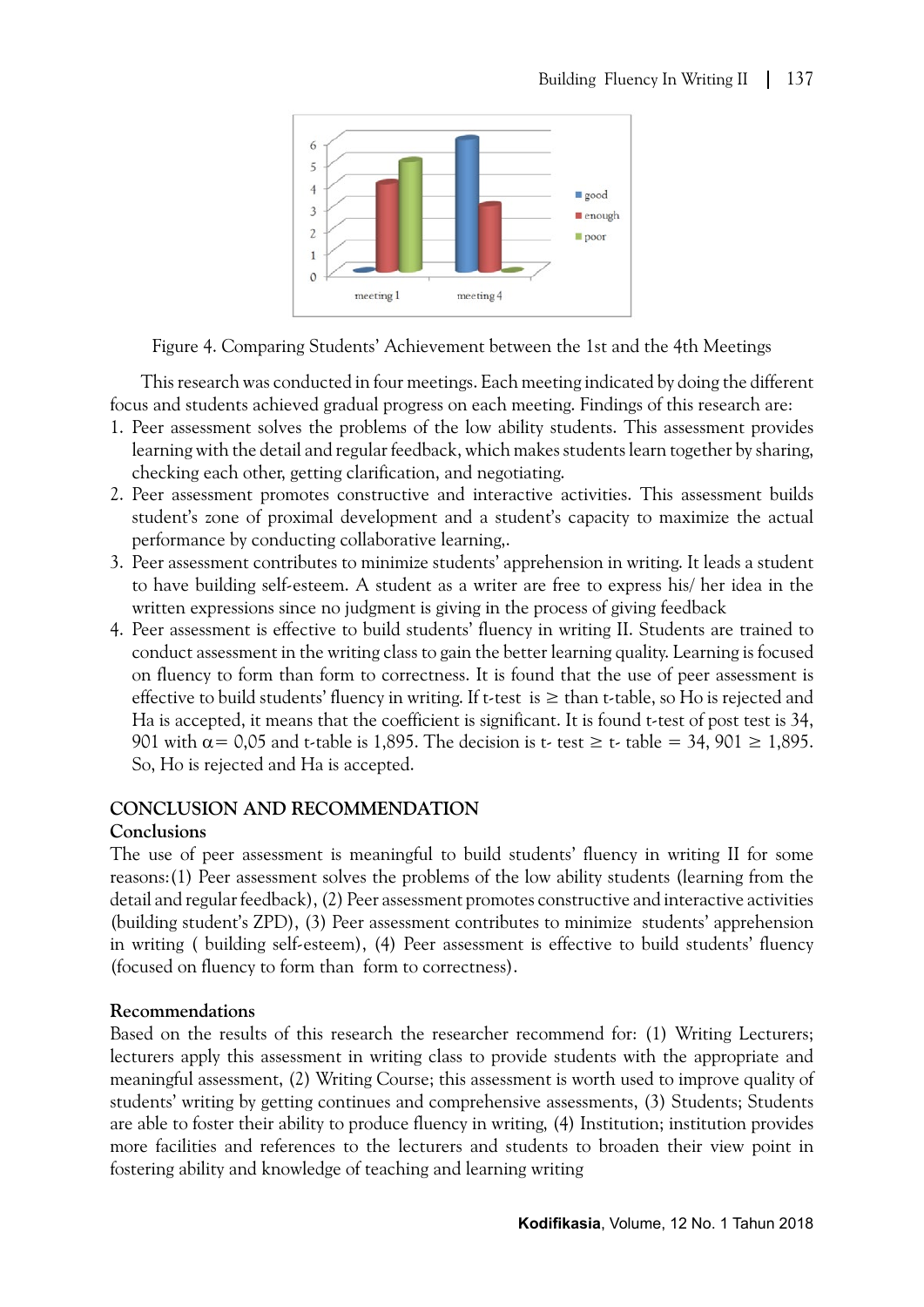### **References**

- Abas, I.H., and Azis, N.H. (2016). Indonesian EFL Students' Perspective on Writing Process: A Pilot Study. Advances in Language and Literary
- Studies ISSN: 2203-4714.Vol. 7 No. 3; June 2016 *Australian International Academic Centre, Australia.*

Ary, D., Jacob, L. C., & Razavieth, A. (2001). *Introduction to research in*

*eduation*.Diterjemahkan oleh Arief Furchan. Surabaya: Usaha Nasional.

Bell, J and B. Burnaby. (1984). *A Handbook for ESL literary*. Toronto: OISE.

Bloom, B.S., Engelhart, M.D., Furst, E.J., Hill, W.H., dan Krathwohl, D.R. 1956.  *The Taxonomy of Educational Objectives The Classification of* 

 *Educational Goals, Handbook I: Cognitive Domain*. New York: David McKay.

- Brown, H.D., (2004) Teaching by principles: an interactive approach to language pedagogy. 2nd ed. New York: Addision Wesley Longman.
- http://www.fctl.ucf.edu/teachingandlearningresources/coursedesign/assessment/ assessmenttoolsresources/bloomscognitive.php, on 28 April 2017, at 05.30 am.
- Harmer, J. (2007). *How to teach writing*. Malasyia: Pearson production limited.

Hyland, K. (2003). *Second language writing*. New York: Cambridge University Press.

Joyce, B & Weil, M. (1996). *Models of teaching*. Fifth edition. Prentice-Hall, Inc., New Delhi.

Milles, M.B. and Huberman, M.A. 1984. *Qualitative Data Analysis*. London: Sage Publication.

Mosmery, P., and Barzegar, R. (2015). The effects of using peer, self and teacher assessment on Iranian EFL learners' writing ability at three levels of task

complexity*International Journal of Research Studies in Language* 

*Learning. 2015 October, Volume 4 Number 4, 15-27.J.*

- Oshima, Alice and Ann Hogue. (1991). *Writing Academic English: A Writing and Sentence Structure Handbook*. New York: Wesley Publishing Company.
- Richards, J. and Renandya, W. (2002). *Methodology in Language Teaching*. Cambridge: Cambridge University Press.
- Rohmah (2009). *Improving autonomous learning in argumentative writing*. UIN Maulana Malik Ibrahim.
- Setyono, B. (2014). Approaches in teaching writing designed by high school

**Kodifikasia**, Volume, 12 No. 1 Tahun 2018